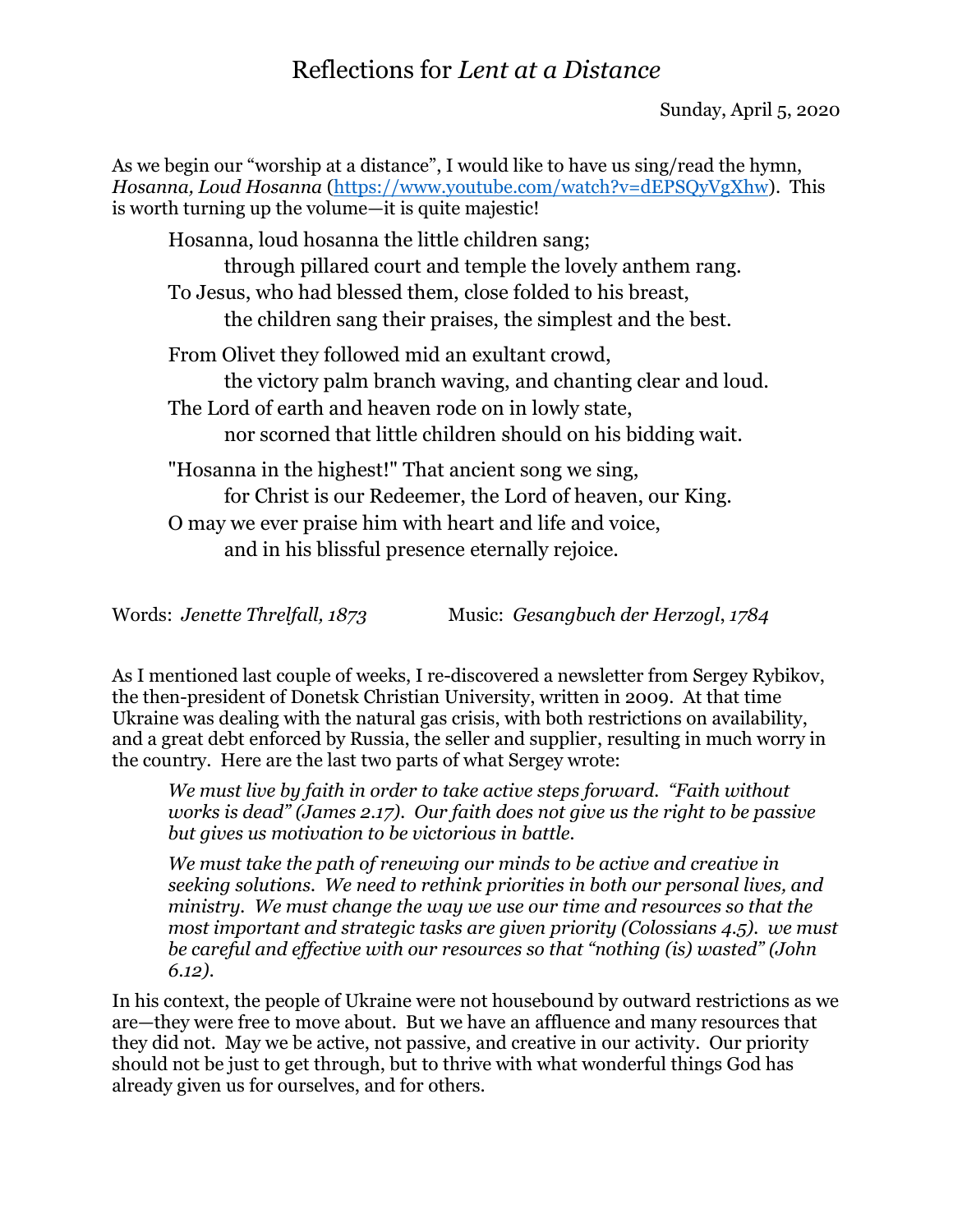For prayer concerns:

### Personal Peeds

Reinhard Fabiunke Maria Perez Bruno & Iris Schwaigert United States

## Ministry Needs

Johanna Majorana Those affected by the virus worldwide

Mark & Elke Karan (Wycliffe) Tafadzwanashe Tadeyo (Zimbabwe) *Resurrection Church* (Ukraine) *House of Hope* & the Alencars (Brazil) *Liberty Corner Mission Liberty Corner Bible Church*

*For now, let us turn to the meditation for the morning.*

## *Scripture Reading John 12.1-8*

*Six days before the Passover, Jesus therefore came to Bethany, where Lazarus was, whom Jesus had raised from the dead. 2So they gave a dinner for him there. Martha served, and Lazarus was one of those reclining with him at table. <sup>3</sup>Mary therefore took a pound of expensive ointment made from pure nard, and anointed the feet of Jesus and wiped his feet with her hair. The house was filled with the fragrance of the perfume. 4But Judas Iscariot, one of his disciples (he who was about to betray him), said, 5"Why was this ointment not sold for three hundred denarii and given to the poor?" 6He said this, not because he cared about the poor, but because he was a thief, and having charge of the moneybag he used to help himself to what was put into it. <sup>7</sup>Jesus said, "Leave her alone, she kept it for the day of my burial. <sup>8</sup>For the poor you always have with you, but you do not always have me."*

# *The Difference of Three Heart Conditions*

*…out of the abundance of the heart his mouth speaks. Luke 6.45*

If you were looking forward to a Palm Sunday sermon, this year you will have to look elsewhere. (At least the starting hymn is set for Palm Sunday!) I thought it better to continue where we left off last week in the gospel of John, following the raising of Lazarus. Between last week's reading (John 11.1-44) and this week's there was significant discussion by the Jewish leadership about the problem that Jesus had become for them. The discussion included the beginnings of the scheme to put him to death. Jesus and his disciples had settled for a time in the town of Ephraim, about 20 miles north of Jerusalem.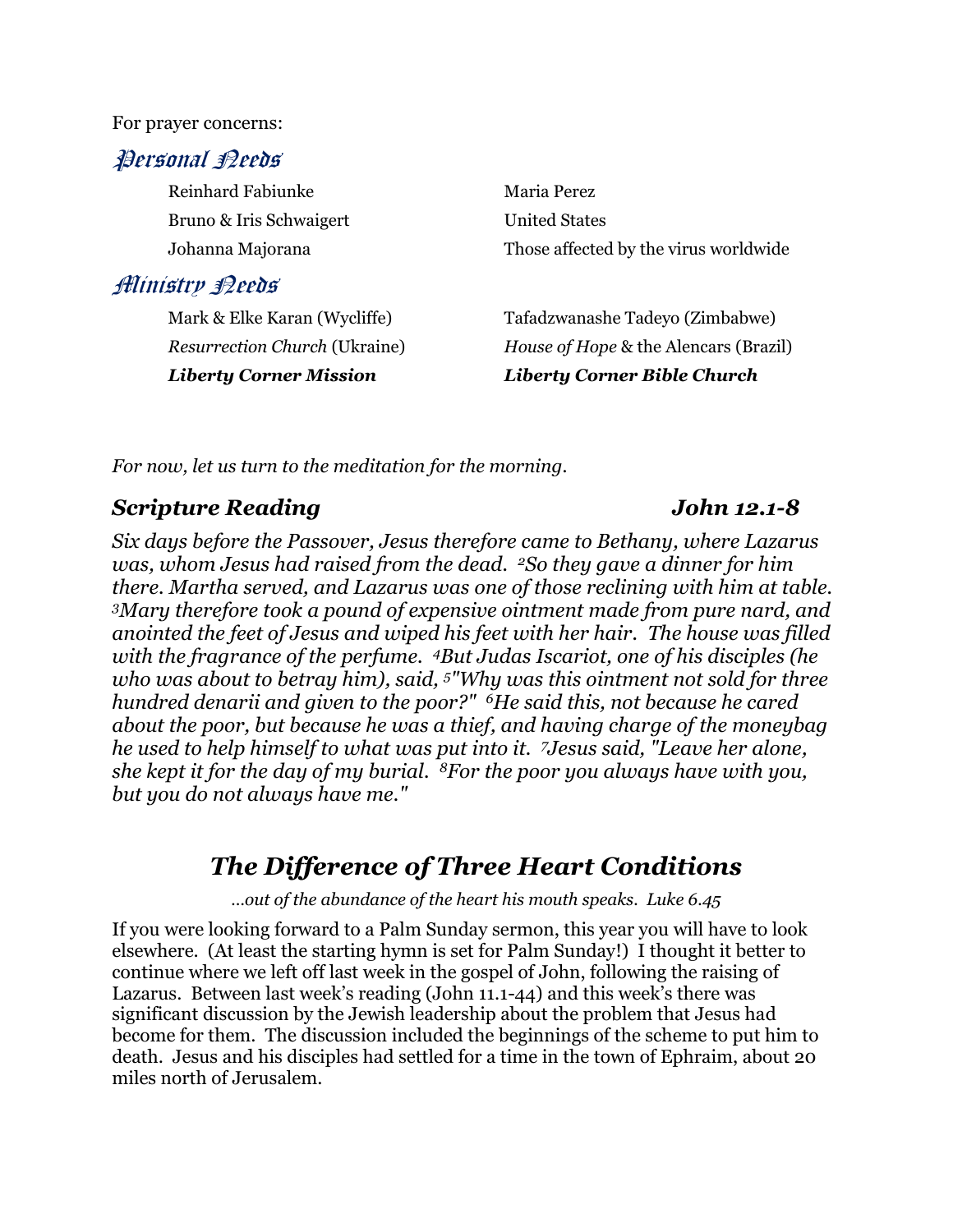As John records his account, after describing the general interest in whether or not Jesus would come to the Passover, the gospel continues with Jesus arriving in Bethany just 6 days before the Passover itself. A meal is planned, and Jesus is apparently the guest of honor. Mary enters the room, breaks open an alabaster jar of expensive, aromatic ointment and pours it on Jesus' feet, wiping it in with her hair. And then the discussion begins.

Have you ever noticed that 2 or more people can see the same event or situation, hear the same conversation, and interpret that event or conversation in very different ways? So it seems in this situation.

### *The event: Mary anointing Jesus' feet.*

Although we cannot see into her heart, it is not impossible consider that the immediate cause of her act of worship is her gratitude for Jesus raising of her brother Lazarus, the most recent earlier event in John's gospel. It is evident that she cares deeply for her brother, and thus gratitude should not be unexpected at such a celebratory meal.

- *Judas' interpretation:* An expensive waste! Instead of anointing feet, the ointment would have been better sold and the cash placed in "his" money bag. Indeed, the value was that of 300 denarii, one denarius being the wage of the average laborer. Of course it is here that John, in reflection many years later, was able to state that Judas was a thief who used to help himself to the common purse. He really cared nothing for the poor, even though that may well have been part of the purpose for the funds which he carried. And thus the loss of that potential money brought out the critical comment.
- *The Disciples' interpretation:* Mark 14.4 tells us that "some" of the disciples joined in the criticism of Mary; Matthew 26.8 says "they", perhaps implying all 12 joined in together. Whether some or all, they echo Judas' sentiments of the wastefulness of Mary's act.
- *Jesus' interpretation:* It is interesting to me how Jesus responded here. Had it been me, I would have pointed out that since the alabaster jar of nard was Mary's, she could do with it as she liked. Certainly true. But that truth is overshadowed by a more important truth.
- After telling Judas to leave her alone, Jesus gave a very meaningful explanation for what she is doing: she is anointing him beforehand for his coming death. Those feet which had so recently been washed by a household servant before they all reclined to eat, were now anointed with one of the most powerful spices of the East.
- Those same feet, in a matter of a few days, would bare the extra load of a cross being carried on the Via Dolorosa to Golgotha, and there have spikes driven through them.
- Those feet were just anointed in a costly act of worship of the One who would soon provide for the most priceless salvation ever conceived.

Jesus understands all that is coming. He has known it from eternity, and has been preparing his disciples for that experience for several weeks. And so he reveals again to those in the room what is to come: his death, and his absence from them.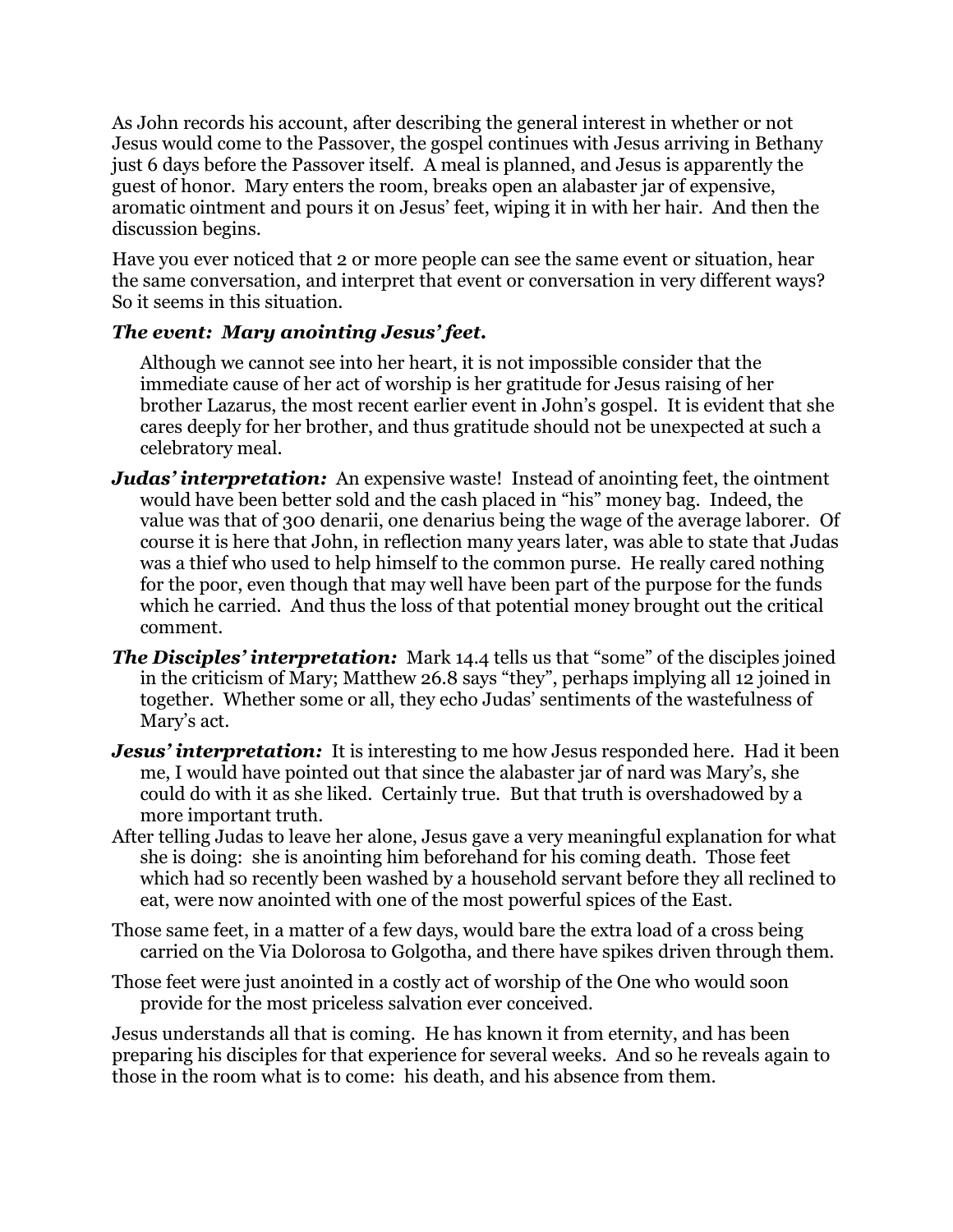- *The 3 Heart Conditions: What we see, and how we see, is often not so much a matter of the eyes, but of the heart. For it is not just the event or action, but the correct interpretation of the event or action that will make the difference to me.* In this gospel account, one heart grieves what it will lose; another covets what it cannot have; other hearts simply complain as well.
- **Judas:** He is elsewhere described as the "son of perdition" who is lost. One of the 12, yet lost. It is not the time spent as a disciple that matters, for he was with the group the whole time. He saw the miracles, the healings, heard the teachings. Yet he is lost. It is a matter of what has happened in your heart while being a disciple, not just being there.
- His lostness is evident in his covetousness that goes unchecked. He was a thief, yes, but worst of all, a lost thief. His heart was cold to spiritual things. So cold, in fact, that Mark records that after this dinner and Jesus' rebuke, Judas went to the chief priests so as to betray Jesus to them. Even knowing the coming death of Jesus, Judas willingly participated in that murderous scheme.
- **The Rest of the Disciples:** Unlike Judas, there is no evidence that any were lost. In fact, even though they would all abandon their Rabbi in the garden, they would return, and be ministers of the gospel to the waiting world. How then could they join in the rebuke? Were they also thieves? Were they equally covetous?
- I suspect the answer to those questions is "no." So how could they be so critical of Mary in her act of worship? Unfortunately it is fairly easy to "pile on" at such a time when we do not understand what is really happening. Perhaps all they could see was an overly emotional worshipper who gave something extremely valuable, and in the morning would regret it.

Because they could not see her heart.

Because they did not really understand what Jesus was all about.

Unfortunately, it is fairly easy to fall into the "group think" when you don't really understand what you have just witnessed, or what is coming in just a few days.

### **Mary:**

- Who would you imagine would understand the coming death of Jesus better than the disciples whom Jesus had been instructing for several weeks as they made their way from the Mount of Transfiguration to Jerusalem? All along the way he described what would happen to him, and who the persecutors would be.
- Yet in this one event, Mary displays more understanding than the 12. Whether she fully understands all that is coming, or simply comes to worship in gratitude, John does not reveal to us here. But clearly she understands who Jesus is, and something about his great sacrifice to come in a matter of days. We should not forget that it was Mary who sat at Jesus' feet while he taught, and her sister Martha served the table. And as we remember that event, we will also remember that Jesus rebuked Martha, and commended Mary as choosing the better option that day.

So how do I fit into this this narrative? How do any of us fit?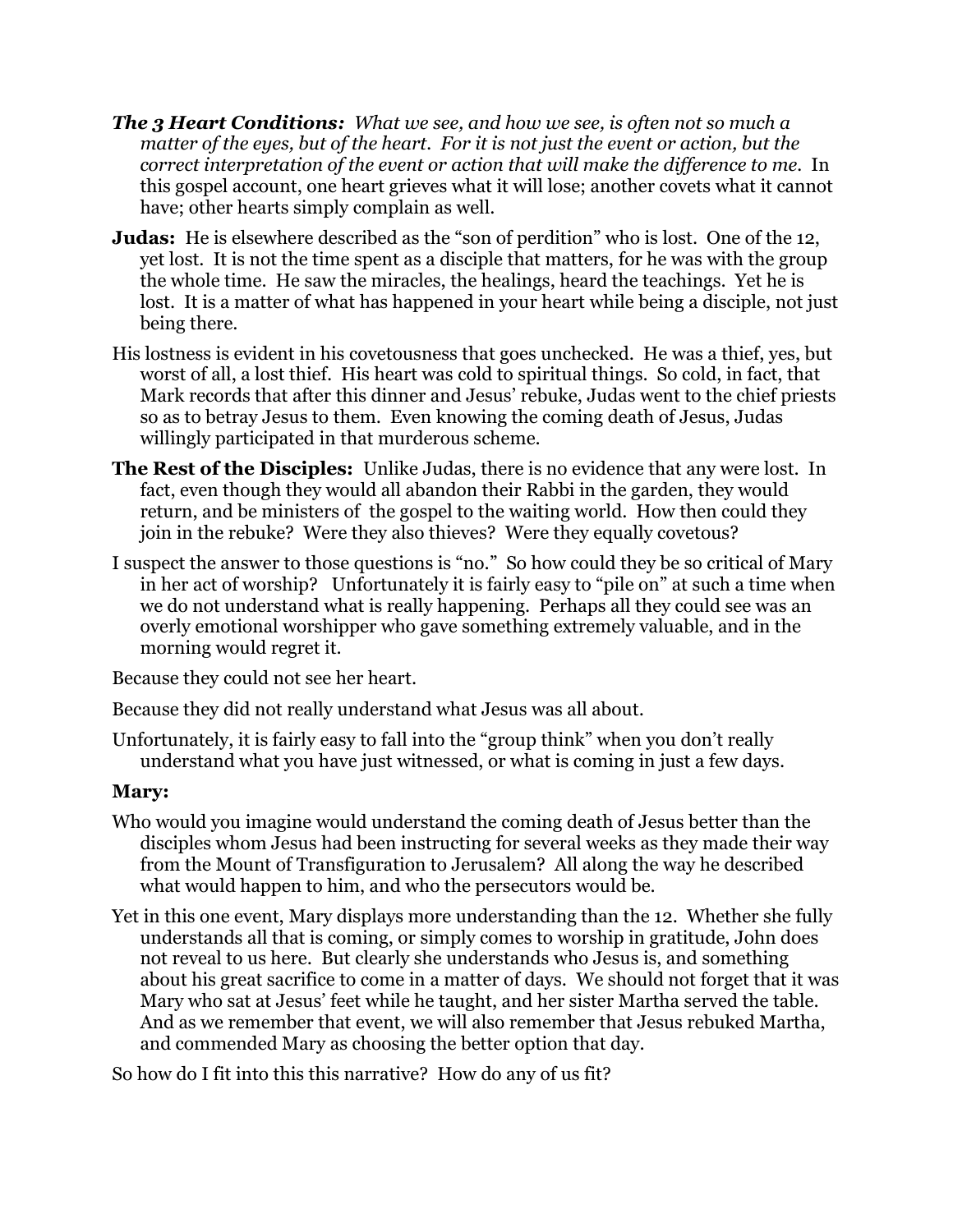How do I see things? Certainly not just with the physical eyes, but with the eyes of my heart.

If I were to have been at that meal just days before Passover, which character would I have played? How would I have seen Mary's wonderful gift?

Am I Mary, who worships out of a grateful heart both for what I have received, and what I will receive when our redemption is completed at his coming? Is my heart open to who Jesus really is, and the comparative, infinitesimal value of all else? Do I really understand who great a Savior I have?

Am I lost Judas? Critical—not so much over the act of worship I witness as over the loss of something that wasn't mine, and never would be mine? Does my coveting reveal a coldness deep within that is rooted in the death of my soul? Do I scorn the holy that is before me because I am so lost I don't know what holiness is, what deep worship really is, or what salvation is?

Do I stand in the crowd—vocal, to some extent, against the passionate worship of others that I witness: their heartfelt giving what they have and who they are, and echo the voice of the dead one who condemns because I myself do not understand what is really happening?

If I belong to Christ, if I have been made alive in him, I won't be in the second category that of lost Judas. But I can be in the third, larger group, who sees, but does not see clearly or deeply enough to understand what is really happening. Who condemns the passion of others as being misguided not because they *are* misguided, but because my own passion has chilled, my life having been caught up in the weeds and thorns: the cares of this world and the deceitfulness of riches (**Matthew 13.22**).

Even as a believer I can stand condemned for my loss of passion, my criticism of holy acts. *The good person out of the treasure of his heart produces good, and the evil person out of his evil treasure produces evil, for out of the abundance of the heart, his mouth speaks."* (**Luke 6.45**)

It is for that reason that the counsel of **Proverbs 4.23**: *Keep (guard) your heart with all diligence, for out of it flow the springs of life*.

Judas could not keep—guard—his dead heart. The other disciples, and Mary could.

And as a believer, so can I. And so can you.

*Father, remove the heart of stone, and give me a heart of flesh. I confess my coldness which comes because I have not sat at your feet for a while. I confess my criticism over what I do not understand, because I do not seek your heart. I confess my seeking the things of this life over the things of eternity.* 

*Open the eyes of my heart to see truly. Restore the joy of my salvation to me which I have lost because of my willful wandering. Here is my heart—take and seal it to yourself. Refresh me with the knowledge of what my salvation cost your son, and the deep love that you have for me in Christ.*

*I pray these things in his great name.*

*Amen.*